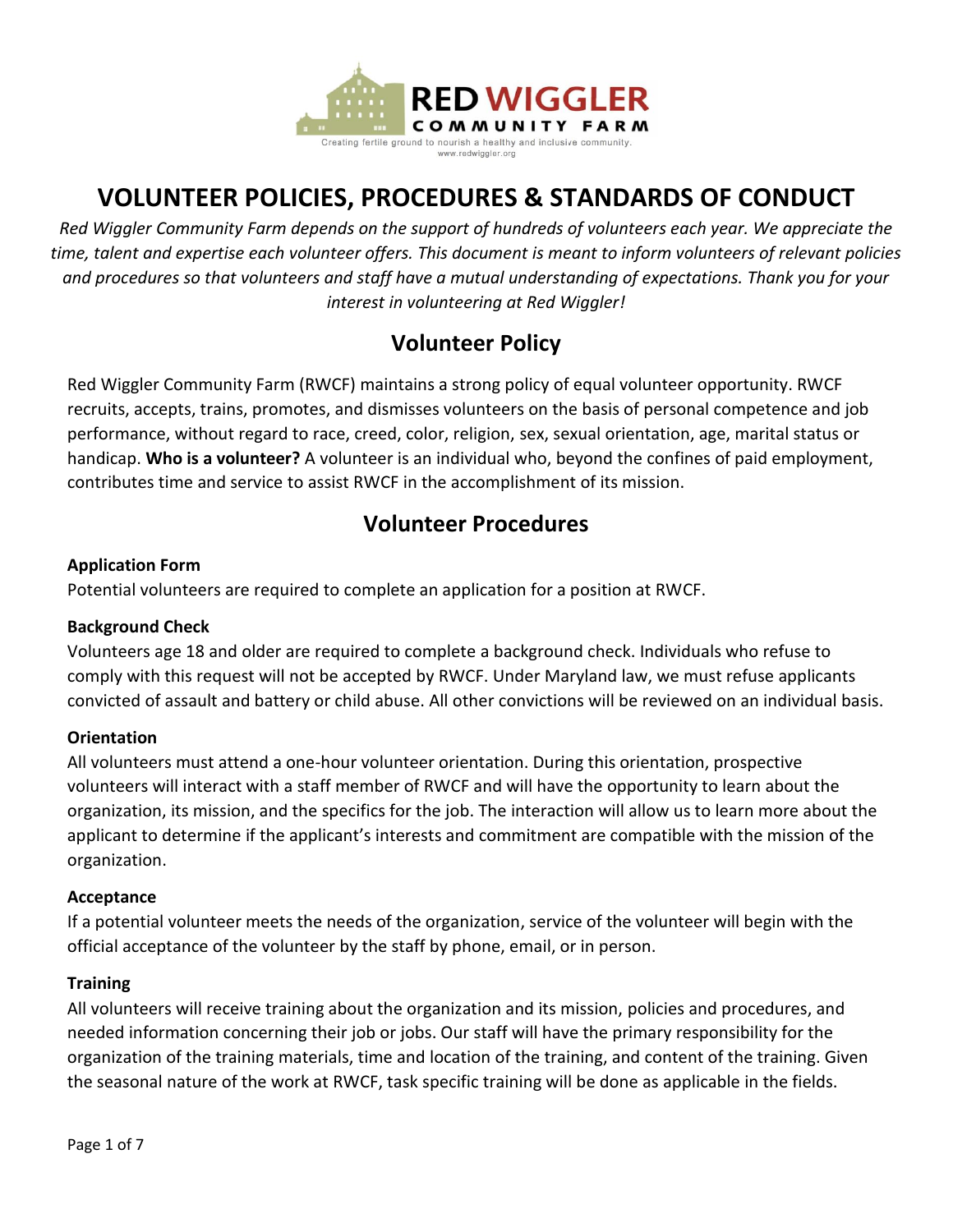#### **Probationary Period**

All volunteers must go through a 9-hour or 3 shift probationary period. During this probationary period, volunteers will work under close supervision.

#### **Supervision**

Every volunteer will have an identified supervisor who will be responsible for day-to-day support and direction.

#### **Right of Refusal**

Volunteers have the right to refuse an assignment. Contact the appropriate supervisor so changes can be made as needed.

#### **Feedback and Evaluation**

Volunteers will be asked to evaluate their experience at the farm. This will be done through frequent informal dialogue, a written evaluation at the end of the season, and exit interviews as applicable. Feedback and evaluations will be used to inform changes to our programs.

#### **Recognition**

Volunteer service is very valuable to RWCF. Volunteers will be recognized informally and formally during volunteer appreciation events and the annual Harvest Celebration. Volunteers will receive awards for both number of hours served and any special projects completed.

#### **Advancement**

Volunteers will be given the opportunity to gain more responsibility within their role when appropriate. In addition, volunteers are welcome to apply for available employment opportunities when applicable.

#### **Confidentiality**

A confidential system of records will be maintained on RWCF volunteers, including the application, background check, emergency information, dates and hours of service. Volunteer records will be kept in a secure location, accessible only to the appropriate RWCF staff. All requests for information about volunteers must be through the appropriate RWCF staff member.

#### **Volunteer Hours**

Volunteers are responsible for signing in and out upon each visit on their personal log sheet in the Volunteer Log binder. This allows RWCF to provide recognition of service, and provides RWCF with tracking data. Volunteers may obtain a letter certifying their record of volunteer hours.

#### **Facilities and Office Equipment**

Volunteers will park in the designated area discussed at orientation, and are expected to treat all equipment, facilities and grounds with respect. The appropriate RWCF staff member must authorize use of the office equipment such as the fax, phone, and computer. Volunteers will have access to the equipment they need to perform their assigned duties.

#### **Media Contact**

Volunteers may not speak to the media, as an official or unofficial spokesperson of RWCF, without prior clearance from the Executive Director.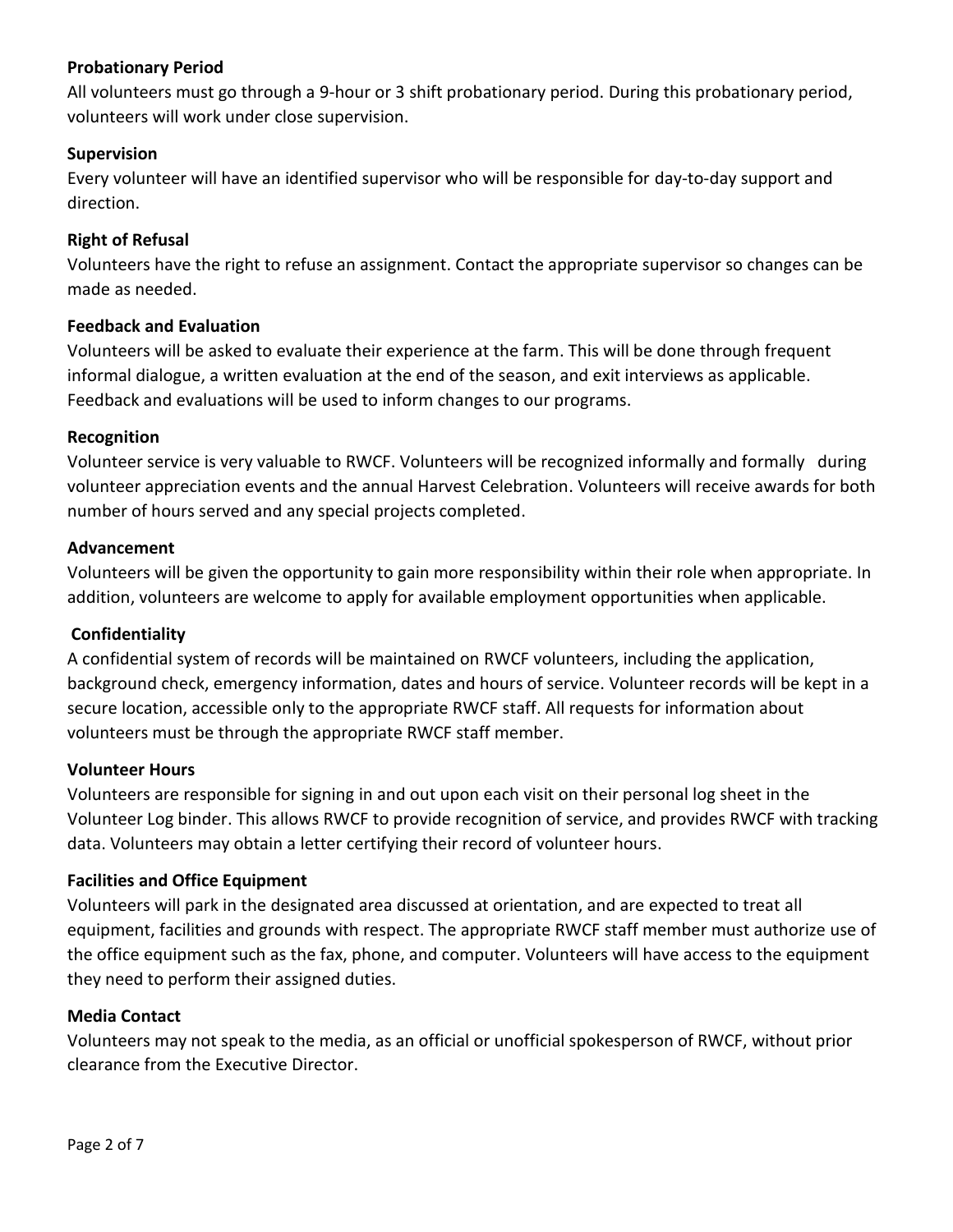### **Absenteeism and Tardiness**

Volunteers are expected to be reliable, punctual and dependable. If a volunteer plans to be late for their scheduled time, they must notify the appropriate RWCF supervisor. A volunteer may be terminated from their service due to continued absenteeism or tardiness.

#### **Discontinuation of Volunteers**

A RWCF volunteer has the right to terminate their service for any reason, or no reason. RWCF reserves the same right when a volunteer does not uphold standards of conduct, adhere to RWCF policies, or maintain an adequate record of attendance. No volunteer will be terminated until the volunteer has had an opportunity to discuss the reasons for dismissal with the appropriate RWCF supervisor **I**f a volunteer wishes to leave their service for any reason, they should contact the appropriate RWCF supervisor. This will allow RWCF to evaluate the volunteer's experience at RWCF when appropriate.

#### **Immediate Dismissal**

Grounds for immediate dismissal may include, but are not limited to: gross misconduct or insubordination, breach of confidentiality, being under the influence of alcohol or drugs while performing your assigned job, theft of property or misuse of agency equipment or materials, illegal, violent, or unsafe acts, or abuse (physical and /or emotional or mistreatment of clients, volunteers, of staff).

## **Volunteer Standards of Conduct**

*All volunteers must adhere to the standards of conduct established by RWCF to fulfill the mission of RWCF. The purpose of the following guidelines is to ensure the safety of RWCF workers, as well as to keep the RW vision of creating fertile ground for an inclusive community alive and well.*

#### **Dignity**

Everyone at RWCF must be treated with respect and dignity. Not only does this mean speaking to everyone at an age-appropriate level, but also recognizing their presence whenever you are with them.

#### **Privacy**

Never discuss the problems and/or confidences of RWCF employees and volunteers with anyone who does not have a professional right to know.

#### **Confidentiality**

There may be times when it becomes your duty to report confidential matters to persons in authority. Please direct your concerns privately to the appropriate staff member and no one else.

#### **Cell Phone/Electronics Policy**

 RWCF is not responsible for lost or damaged cell phones. Phones distract us from our work and are easily lost in the field. RWCF strongly discourages volunteers from carrying cell phones with them during their volunteer time.

Volunteers may leave phones and other belongings in the Program Building at their own risk.

• In the case of emergencies, parents, guardians and other important contacts should call Red Wiggler (301 916-2216) directly instead of relying on a volunteer's cell phone.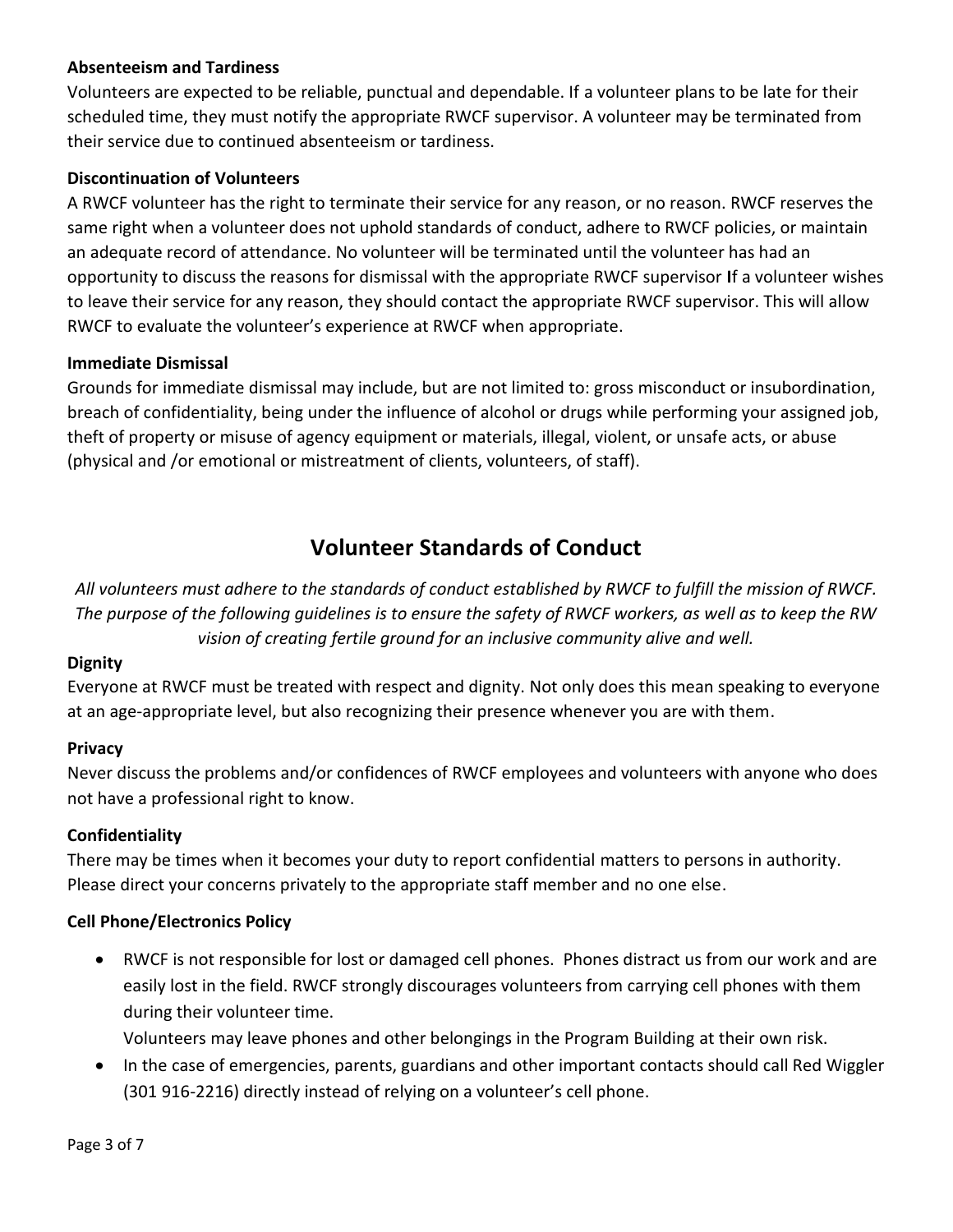- If there is an urgent need to use a phone, unrelated to Red Wiggler operations, volunteers must find a space out of hearing of the rest of the group to make the necessary call.
- RWCF does not allow the charging of personal electronic devices on the premises.
- No earplugs or Bluetooth headsets are allowed.

#### **Photography Policy**

 Please ask individual permission before taking photos of any RWCF employee or volunteer, and ask a supervising staff member before posting any photos to social media.

#### **Harassment Policy**

Harassment includes sexual, racial and otherwise hostile, intimidating, or offensive behaviors. It is the policy of RWCF to treat every person with the respect and kindness they would want for themselves. Any volunteer who feels harassed should speak to their supervisor in an attempt to reach a resolution. It is the staff member's duty to listen to such complaints and to refer them the appropriate authority.

#### **Grievance/Complaint Procedure**

Grievances and /or complaints concerning the work environment should be reported promptly to the appropriate staff member. Every effort will be made to achieve a speedy and effective resolution. All grievances/complaints are treated as confidential.

#### **Personal Hygiene**

RWCF vegetables are food! All volunteers must wash their hands before handling food. Hands must be washed thoroughly, for at least twenty seconds, after using the restroom.

#### **Consumption of Food**

Volunteers should bring snack and/or lunch in containers that do not require refrigeration. Food may not be eaten from the fields without permission of RWCF staff.

#### **Honesty**

Volunteers are expected to demonstrate a high level of integrity and honesty in all aspects of their job performance. Honesty includes not falsifying information, not stealing from RWCF or any RWCF volunteer or employee.

#### **Appropriate Language**

Use of profane, foul, or abusive language is not permitted on RWCF property. During volunteer time, topics of conversation should be inclusive of everyone within earshot.

#### **Smoking**

RWCF is a smoke-free property.

#### **Drug and Alcohol**

Purchasing, transferring, using or possessing illicit drugs, alcohol, or prescription drugs in any way that is illegal is prohibited while participating in RWCF activities and/or on RWCF property.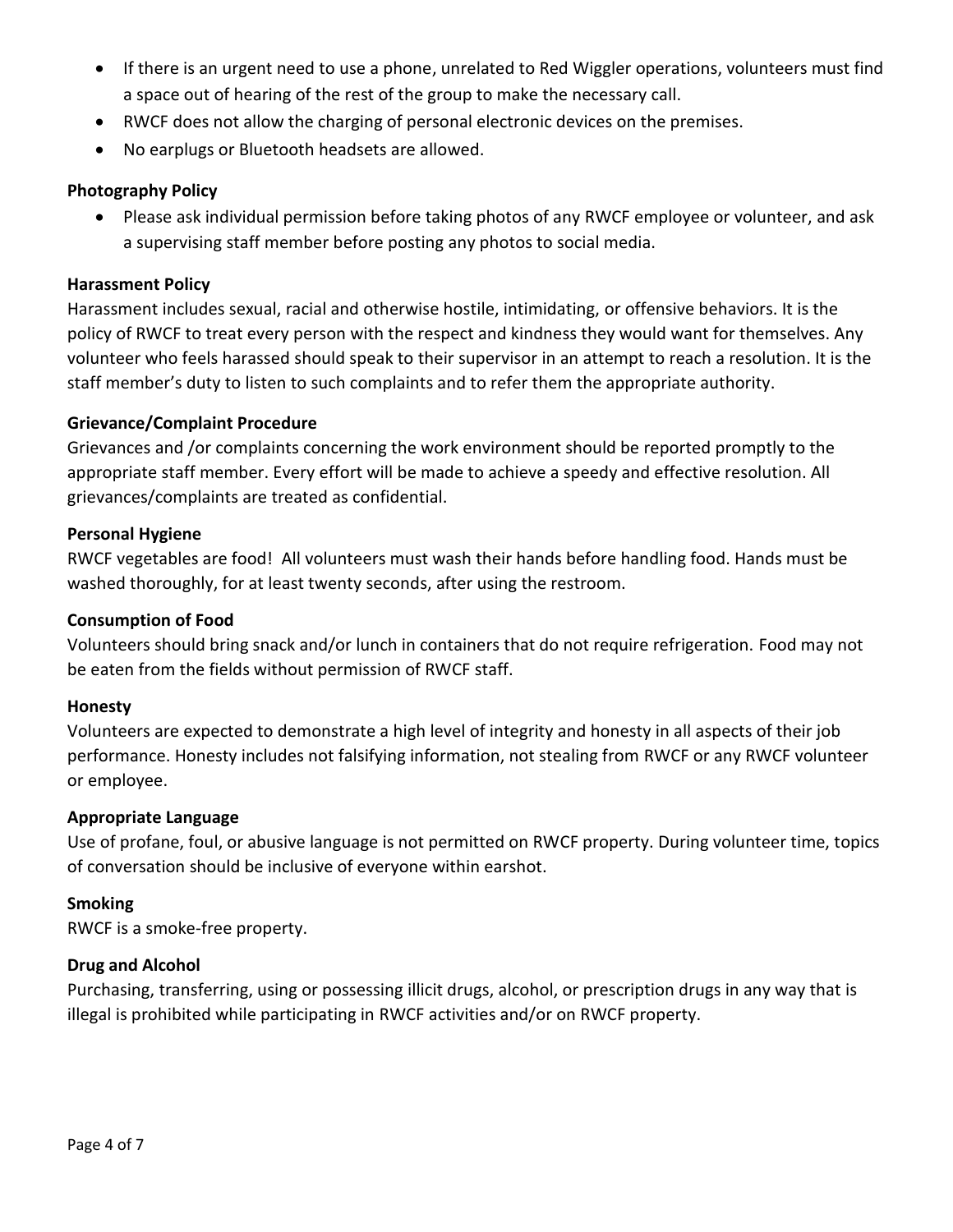## **Workplace Safety**

*RWCF takes workplace safety seriously and works to provide safe conditions for its volunteers, consistent with operating in a farm environment that includes heavy outdoor work, large equipment, wildlife, and extreme weather.*

#### **Personal Responsibility**

Volunteers should be alert and cognizant of their own safety while working at RWCF.

#### **First Aid Kits**

First Aid kits are available to take care of minor injuries. This is not a substitute for professional medical attention.

## *Safety concerns on the farm include but are not limited to:*

#### **Heat Stroke**

We strongly encourage hourly water breaks. Hourly water breaks are strictly enforced when the temperature is over 90 degrees. The breaks should be in a shady area and for at least 5 minutes. Everyone is expected to bring their own refillable water bottle.

#### **Insects**

Be aware of all insects in your surroundings. Ticks, mosquitos, and other insects may cause painful bites and carry infectious diseases. Conduct self-examination at the end of your workday.

#### **Sun Safety**

RWCF encourages the use of sun protection including: hats, sunglasses, light colored clothing with long sleeves, and/or sunscreen. RWCF encourages you to bring your own sunscreen to reapply throughout the day.

#### **Dress for Safety**

For work in the fields, greenhouse, and barn, RWCF strongly encourages all volunteers to wear the following clothing:

- Closed-toe shoes with a rough sole
- $\bullet$  Sturdy pants minimum below the knee (no shorts). Do not wear leggings or yoga pants.
- Hats appropriate for sun and insect protection
- Light colors in hot weather

Safety glasses, hard hats, and work gloves are available and should be worn when necessary.

#### **Thunderstorm Policy**

Under the direction of staff, whenever thunder or lightning is present, all volunteers will move indoors until 30 minutes has passed with no thunder or lightning. The Executive Director and Managers have discretion to assess the situation during the 30 minute hold, and allow exceptions on a limited basis.

#### **Equipment / Tools**

Tools and equipment should not be used without proper authorization and supervision from the appropriate staff member. Tools and equipment may only be used for the tasks for which they are intended.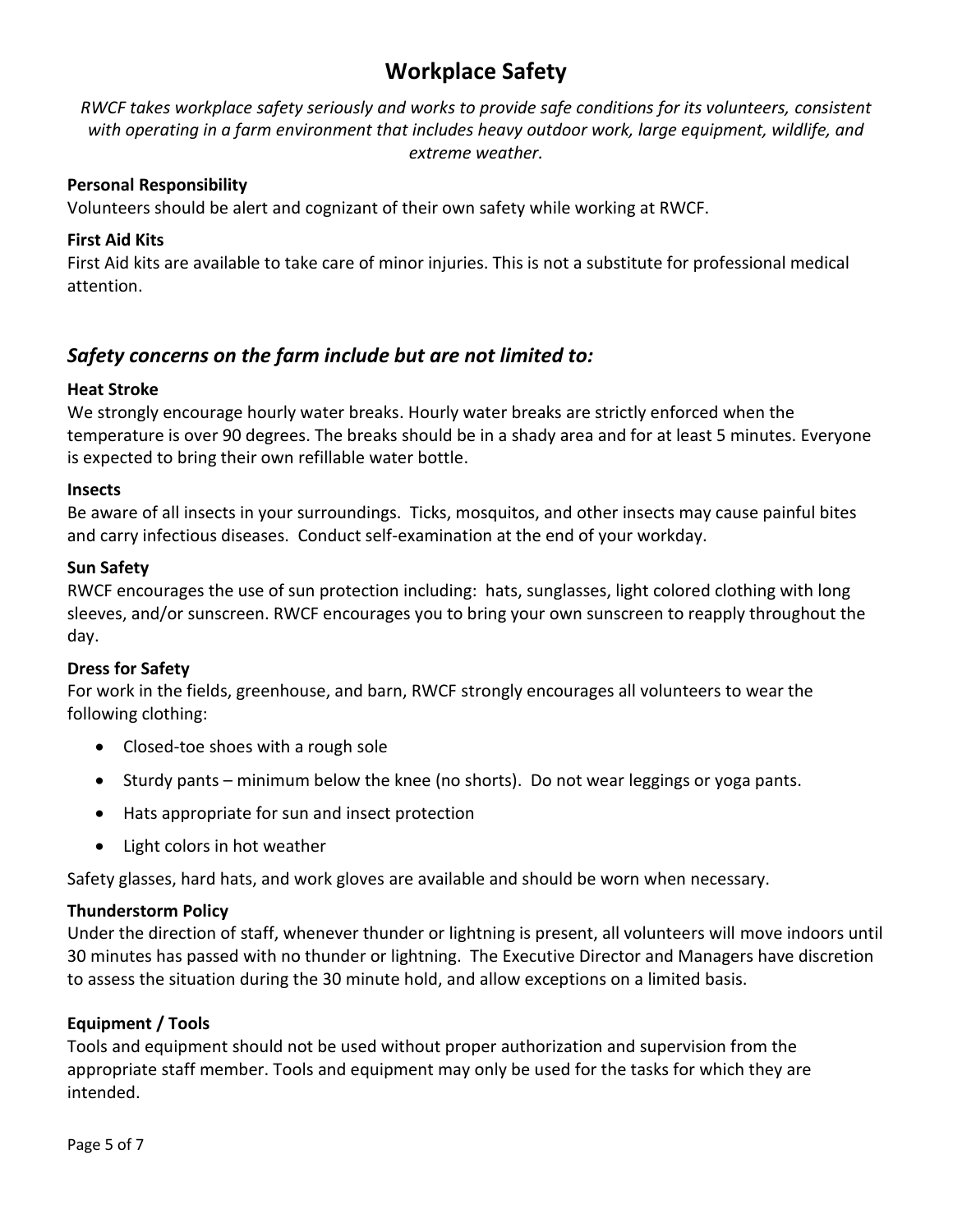## **Machinery**

Proper distance from all motorized machinery is no less than 50 feet. This 50-foot distance should be maintained at all times. Only authorized staff members may operate motorized machinery.

## **Abuse**

At no time should a RWCF volunteer be a victim of abuse by any RWCF volunteer or employee. It is our policy to assure that firm disciplinary action is taken against those who engage in abuse.

Abuse is defined as:

- 1. Physical, psychological, or verbal mistreatment which may hurt or wrongly use an individual.
- 2. Any injury that is afflicted willfully.
- 3. Inhumane treatment.
- 4. Lack of provision of basic sustenance.
- 5. Sexual Abuse:
	- A sexual act, as defined in Article 27, S 461 (e) of the Annotated Code of Maryland.
	- Sexual contact, as defined in Article 27, S 461 (f) of the Annotated Code of Maryland.
	- $\bullet$  Intercourse, as defined in Article 27, S 461 (g) of the Annotated Code of Maryland.

For the purpose of this policy, abuse does not include the performance of:

- 1. An accepted medical procedure that a physician orders.
- 2. An accepted behavioral procedure that is either ordered by a licensed psychologist or formulated by the school or Maryland Vocational Training Center or job coach. The behavioral procedure must conform to other appropriate RW policies.
- 3. Acts on the part of a RWCF employee or volunteer which occur in self-defense shall not be considered abusive if the act is one which meets force with the least amount of force necessary to protect oneself. However, overreaction in the name of self-defense shall also be considered abuse.

## **Incident Reports**

Incidents include: abuse (as defined in the above paragraph), unusual circumstances, injuries, accidents and situations that could develop into accidents. If an incident occurs involving or witnessed by a volunteer, the appropriate staff member should be informed immediately. Incidents will be recorded using the appropriate Incident Report Form within 24 hours.

## **Legal Liability**

As a volunteer you agree to assume the risk of any injury or accident to person or property which you may sustain in connection with your participation with RWCF. In addition, you agree to release and discharge RWCF and any of its directors, officers, employees, volunteers, partners, and affiliates and successors from any and all liability or responsibility for any such accident or injury.

## **Certificate of Ability**

A volunteer may be asked to present a certificate from the physician if they have indicated they are under the care of a physician for any physical or psychological ailment which might impede their ability to perform their duties safely. If a volunteer enters a course of treatment, which might adversely impact the performance of their duties, they should consult with the appropriate RWCF staff member.

Page 6 of 7